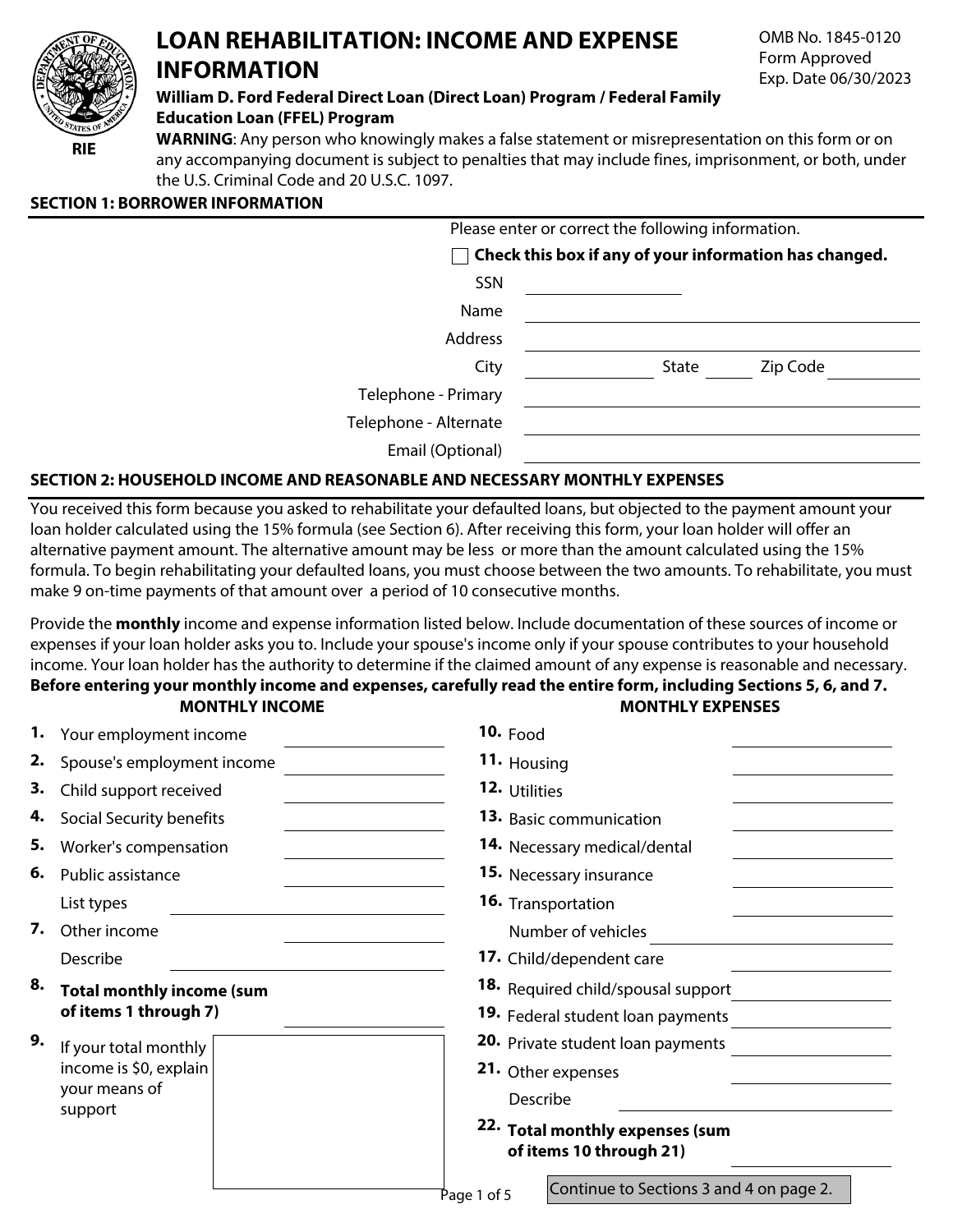#### **Borrower Name Borrower SSN**

#### **SECTION 3: FAMILY SIZE AND SPOUSE IDENTIFICATION**

**23.** Family size

**24.** Are you requesting rehabilitation of a Direct Consolidation Loan or a Federal Consolidation Loan that was made jointly to you and your spouse?

 $\Box$  Yes. Enter your spouse's name and SSN:

Spouse's Name Spouse's SSN

No. Continue to Section 4.

#### **SECTION 4: UNDERSTANDINGS, CERTIFICATIONS, AND AUTHORIZATION**

#### **I understand** that:

- **1.** I have received this form because I requested the opportunity to rehabilitate my defaulted loans and objected to the reasonable and affordable monthly payment amount calculated using the 15% formula.
- **2.** My loan holder will calculate an alternative reasonable and affordable monthly payment amount that will be based solely on the information I provide on this form and, if requested, supporting documentation.
- **3.** If I do not accept either the 15% formula payment amount or the payment amount determined by my loan holder based on information from this form, the loan rehabilitation process will not proceed and I will be required to repay my defaulted loans in accordance with the terms of the loan and applicable law.
- **4.** If I do not provide any supporting documentation requested by my loan holder by the deadline specified by my loan holder, my request for loan rehabilitation will not be considered.
- **5.** If I want to rehabilitate a defaulted Direct Consolidation Loan or Federal Consolidation Loan that was made jointly to me and my spouse and am requesting an alternative payment amount, my spouse and I must each sign below.
- **6.** If I rehabilitate a loan and default on the same loan again in the future, I may not rehabilitate that loan a second time.
- **7.** I must notify my loan holder immediately if my address changes.
- **8.** If my loan is rehabilitated, my loan will be sold or transferred to a new loan holder or loan servicer. After the sale or transfer, I will be asked to select a repayment plan. If I do not select a repayment plan, my loans will be placed on the standard repayment plan, which will likely require me to make a much higher monthly payment amount than the payment I made to rehabilitate my loan.
- **9.** After my loan is rehabilitated, I may be eligible to repay my loans under an income-driven repayment plan that bases my payment on my income and family size. An income-driven repayment plan is the type of repayment plan most likely to have a monthly payment similar to the payment I made to rehabilitate my loans.
- **10.** I can learn more about the eligibility requirements and application process for income-driven repayment plans by visiting StudentAid.gov/IDR or by asking my loan holder.

**I certify** that **(1)** the information that I have provided on this form is true and correct and **(2)** upon request, I will provide additional documentation to my loan holder to support the information I have provided in this form.

**I authorize** the loan holder to which I submit this request (and its agents or contractors) to contact me regarding my request or my loans, including the repayment of my loans, at any number that I provide on this form or any future number that I provide for my cellular telephone or other wireless device using automated dialing equipment or artificial or prerecorded voice or text messages.

| <b>Borrower's Signature</b> | <b>Date</b> |  |
|-----------------------------|-------------|--|
| <b>Spouse's Signature</b>   | <b>Date</b> |  |

**Your spouse must sign this form only if you entered your spouse's name and SSN in Section 3.**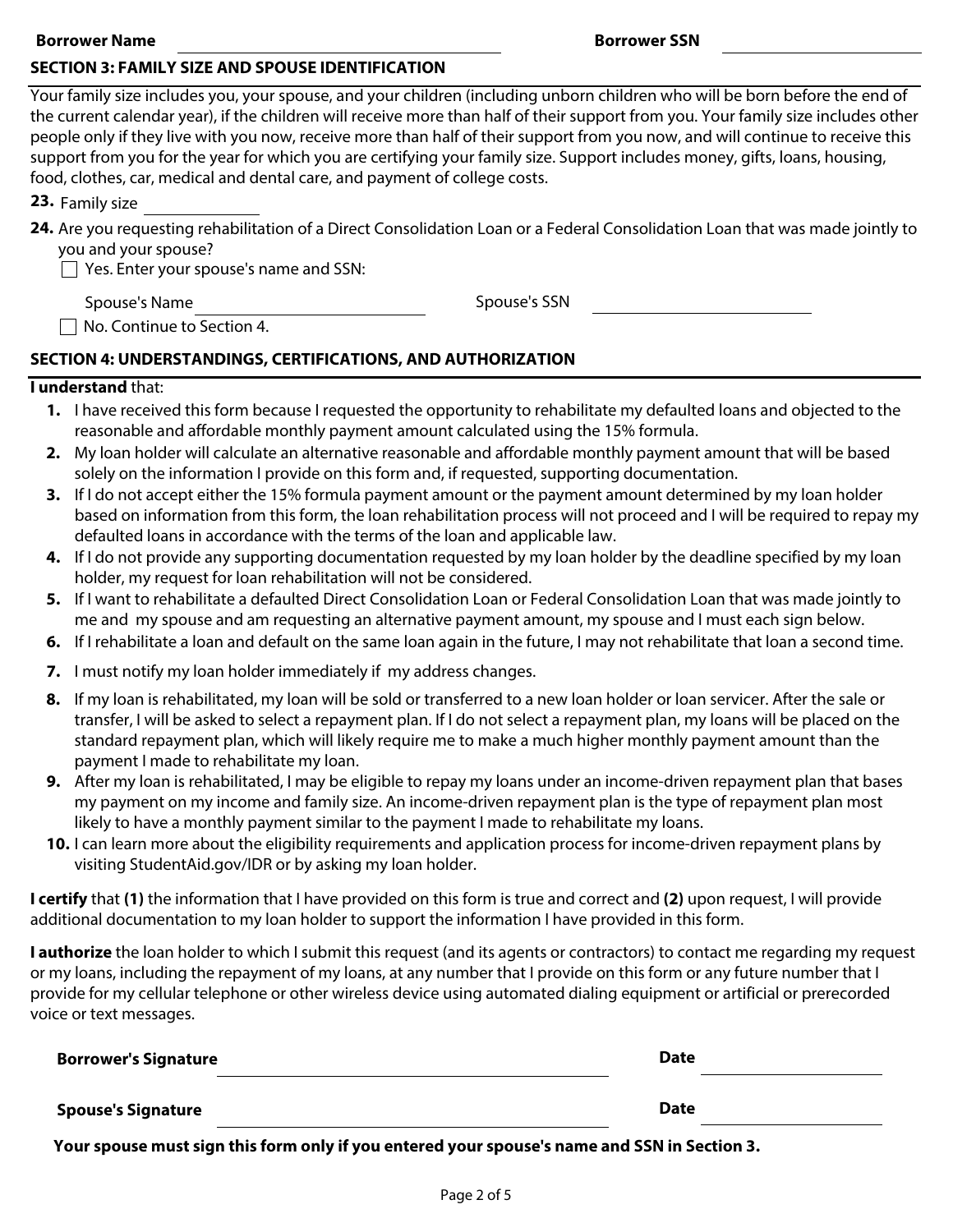#### **SECTION 5: INSTRUCTIONS**

If you are not completing this form electronically, type or print using dark ink. Enter dates as month-day-year (mm-ddyyyy). Use only numbers. Example: March 14, 2017 = 03-14-2017. Include your name and the account numbers for your defaulted loans on any documentation that you are required to submit with this form. If you need help completing this form, contact your loan holder.

#### **Return the completed form to the address shown in Section 8**

#### **MONTHLY INCOME IN SECTION 2 (ITEMS 1-9)**

Your loan holder may request supporting documentation for any income items.

**Employment income** documentation may include a pay stub or a letter from the employer stating the income paid to you by that employer.

**Child support, Social Security benefits, worker's compensation, or public assistance documentation** may include copies of benefits checks or a benefits statement, a letter from a court, a governmental body, or the individual paying child support, specifying the amount of the benefit.

**Public assistance**: Identify the type of public assistance received (see definition of "public assistance" in Section 6).

**Other income**: Include any other income not covered in items 1-6 and identify the source of the income.

If you report that your Total Monthly Income is zero, explain your means of support in Item 9.

### **MONTHLY EXPENSES IN SECTION 2 (ITEMS 10-22)**

For each monthly expense, provide the amount you usually spend each month. Your loan holder may request supporting documentation for any of these items. Do not include a single expense in more than one category. If you have no expenses under a category, enter 0 for that category.

**Food**: Include the amount spent on food, even if purchased using the Supplemental Nutrition Assistance Program (SNAP) (food stamps).

**Housing**: Include the amount spent on housing and shelter, such as rent, required security deposits, mortgage payments (including principal, interest, taxes, and homeowner's insurance), maintenance, and repairs.

**Utilities**: Include the amount spent on housing-related utility bills, such as gas, electric, fuel oil, water, sewer, trash, and recycling.

**Basic communication**: Include the amount spent on basic communication expenses, such as basic telephone, internet, and cable TV.

**Medical and dental**: Include the amount spent on necessary medical and dental expenses and procedures not covered by insurance, such as medically necessary prescription and nonprescription medications, and medically necessary nutritional supplements. Do not include any costs relating to medical or dental insurance premium payments.

**Insurance**: Include the amount spent on insurance, such as necessary renter's, auto, medical, dental, or life insurance. Include any amounts paid toward insurance premiums. However, if the income amount you listed under Monthly Income already reflects deductions from your pay for insurance premiums, do not list the amount of these deductions as an Insurance expense. Include homeowner's insurance under Item 11 (Housing).

**Transportation**: Include the amount spent on basic transportation expenses such as fuel, car payments, basic vehicle maintenance, public transportation, tolls, and parking. Also list the number of vehicles for which you are claiming related transportation expenses.

**Child/dependent care**: Include the amount spent on care for children or other dependents in the household and other work-related child/dependent care expenses.

**Legally required child /spousal support**: Include the amount spent on legally required child support and spousal support.

**Federal student loan payments**: Include the total monthly amount you pay on any federal student loans except for the defaulted loans you are trying to rehabilitate, unless you are subject to mandatory withholding such as wage garnishment or Treasury offset (e.g., your Social Security is being garnished). If you are subject to wage garnishment or Treasury offset include the amount that is collected from you each month.

**Private student loan payments**: Include the total monthly amount you pay on any private student loans. Include any type of payment, voluntary or otherwise.

**Other expenses**: Include the amount spent on any other necessary expenses not covered in items 10 - 20 and explain these expenses. These other expenses will be considered only if the Department of Education determines that they should be considered. If more space is needed to list other expenses, attach a separate piece of paper and include your name and Social Security Number at the top.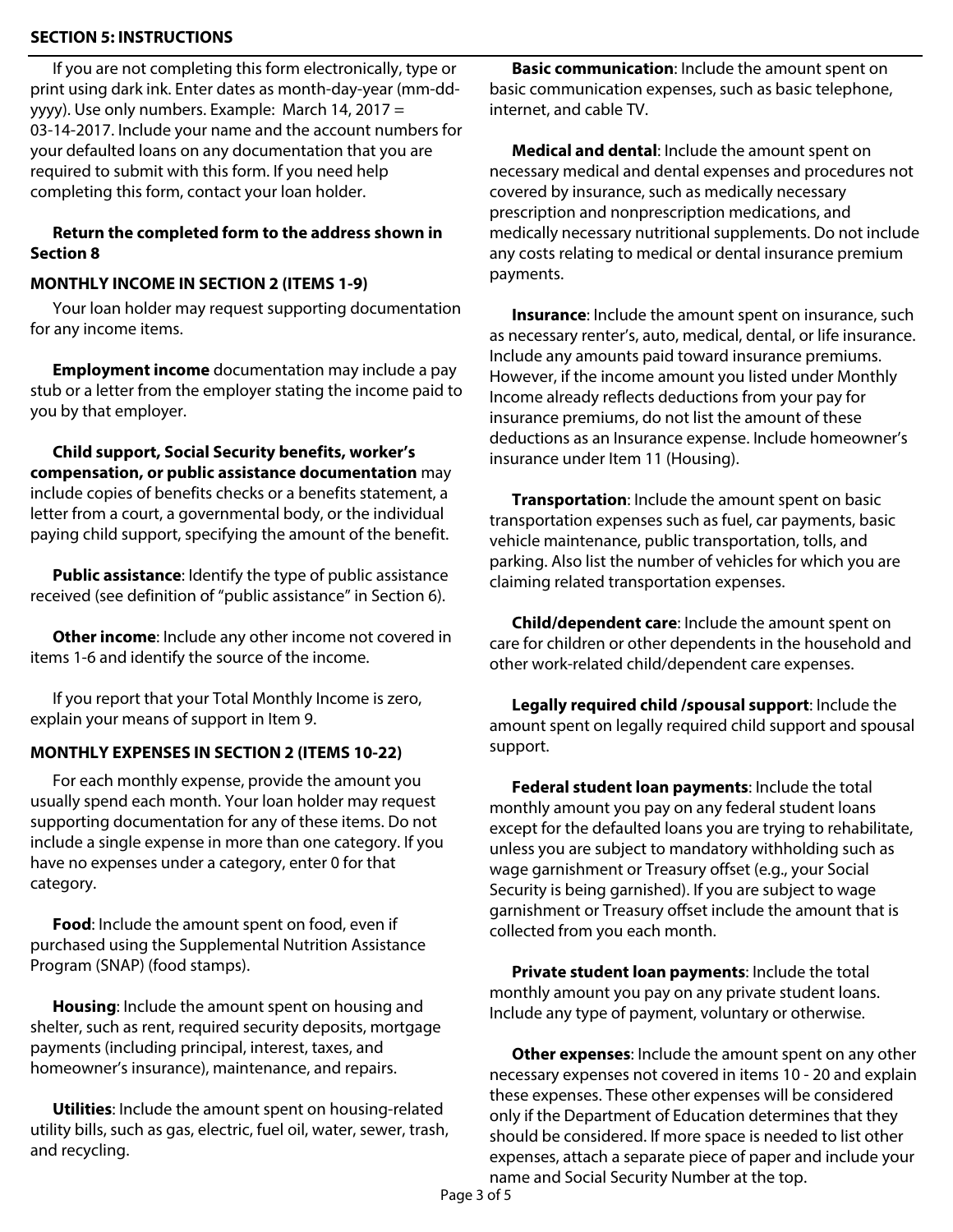#### **SECTION 6: DEFINITIONS**

The **William D. Ford Federal Direct Loan (Direct Loan) Program** includes Federal Direct Stafford/Ford (Direct Subsidized) Loans, Federal Direct Unsubsidized Stafford/ Ford (Direct Unsubsidized) Loans, Federal Direct PLUS (Direct PLUS) Loans, and Federal Direct Consolidation (Direct Consolidation) Loans.

The **Federal Family Education Loan (FFEL) Program**  includes Federal Stafford Loans (both subsidized and unsubsidized), Federal PLUS Loans, Federal Consolidation Loans, and Federal Supplemental Loans for Students (SLS).

**Rehabilitation** of your defaulted loan occurs only after you have made 9 voluntary, reasonable and affordable monthly payments within 20 days of the due date during 10 consecutive months and, for FFEL loans held by a guaranty agency, when the loan has been sold to an eligible lender or assigned to the U.S. Department of Education (the Department). When you rehabilitate your loans, you will regain all the benefits of the Direct Loan Program or FFEL Program, including eligibility for deferments or forbearances and for a repayment plan with a monthly payment amount based on your income. You will also regain eligibility to receive additional federal student aid, including additional federal student loans. After a defaulted loan is rehabilitated, your loan holder will instruct any consumer reporting agency (credit bureau) to which the default was reported to remove the default from your credit history.

**Reasonable and affordable payment amount** means a monthly payment determined by the loan holder based either on the 15% formula or on information provided in this form and supporting documentation. It cannot be a percentage of your total loan balance or based on information unrelated to your total financial circumstances.

**The 15% formula** means 15% of the amount by which your Adjusted Gross Income exceeds 150% of the poverty guideline amount that is applicable to your family size and state, divided by 12. Your minimum payment may not be less than \$5.00.

The **loan holder** of a defaulted Direct Loan Program loan is the Department. The loan holder of a defaulted FFEL Program loan may be a guaranty agency or the Department.

**Public assistance** means payments you receive under a federal or state program. These assistance programs include, but are not limited to, Temporary Assistance for Needy Families (TANF), Supplemental Security Income (SSI), Food Stamps/Supplemental Nutritional Assistance Program (SNAP), or state general public assistance.

#### **SECTION 7: LOAN REHABILITATION AGREEMENT**

To rehabilitate your loan, you must accept either the monthly rehabilitation payment amount determined using the 15% formula, or the payment amount determined based on the monthly income, monthly expenses, and family size information that you provide on this form and on any requested supporting documentation.

Your loan holder will provide you with a written loan rehabilitation agreement confirming your monthly rehabilitation payment amount.

To accept the loan rehabilitation agreement, you must sign the agreement and return it to your loan holder.

During the loan rehabilitation period, the loan holder will limit contact with you on the loan being rehabilitated to collection activities that are required by law or regulation, and to communication that supports the rehabilitation.

If you do not accept either monthly payment amount, your rehabilitation request will not be considered any further.

#### **SECTION 8: WHERE TO SEND THE COMPLETED FORM**

Return the completed form and any documentation to: (If no address is shown, return to your loan holder.)

If you need help completing this form, call: (If no telephone number is shown, call your loan holder.)